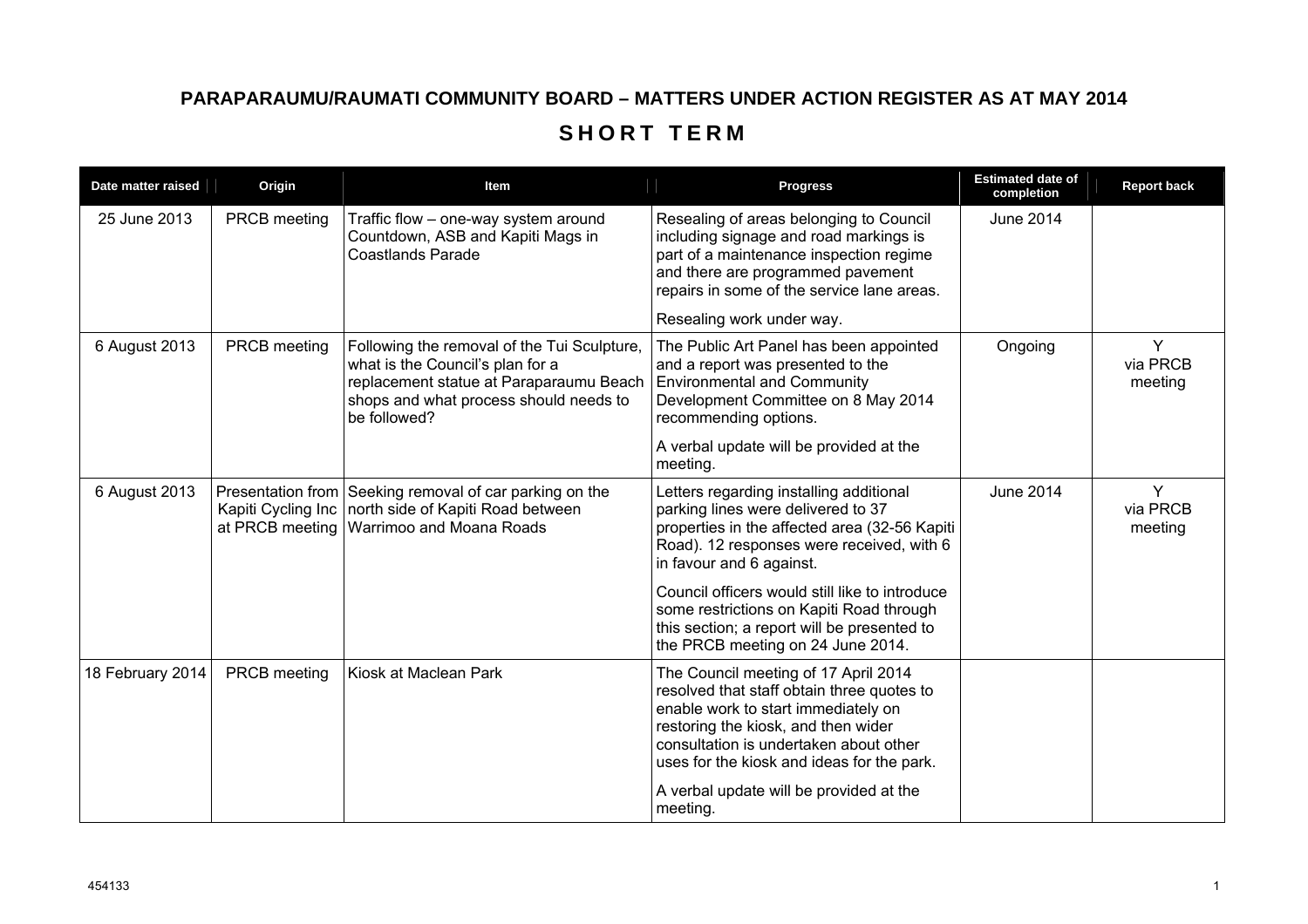| Date matter raised | Origin              | ltem                                                                                             | <b>Progress</b>                                                                                                                                                                                                                                                                                                                                            | <b>Estimated date of</b><br>completion | <b>Report back</b> |
|--------------------|---------------------|--------------------------------------------------------------------------------------------------|------------------------------------------------------------------------------------------------------------------------------------------------------------------------------------------------------------------------------------------------------------------------------------------------------------------------------------------------------------|----------------------------------------|--------------------|
| 18 February 2014   | <b>PRCB</b> meeting | Invitation to manager of Kapiti Safer<br>Community Trust to speak about<br>Neighbourhood Support | On the agenda for this meeting.                                                                                                                                                                                                                                                                                                                            |                                        |                    |
| 18 February 2014   | <b>PRCB</b> meeting | Cycle racks on Marine Parade                                                                     | Council's Cycleways, Walkways and<br>Bridleways coordinator has spoken with<br>shop owners/managers on Marine Parade.<br>No negative comments have been<br>received; all feedback was either positive<br>or neutral. It is proposed to alter the<br>position of the rubber buffer/tyre stop to<br>prevent vehicles from reversing into the<br>cycle racks. | May 2014                               |                    |

## **PARAPARAUMU/RAUMATI COMMUNITY BOARD – MATTERS UNDER ACTION REGISTER AS AT APRIL 2014**

## **LONG TERM**

| Date matter raised | Origin       | Item                              | <b>Progress</b>                                                                                                                                                                                                                                                                                                                                                                                                                                                                | <b>Estimated date of</b><br>completion | <b>Report back</b> |
|--------------------|--------------|-----------------------------------|--------------------------------------------------------------------------------------------------------------------------------------------------------------------------------------------------------------------------------------------------------------------------------------------------------------------------------------------------------------------------------------------------------------------------------------------------------------------------------|----------------------------------------|--------------------|
|                    | PRCB meeting | Expressway Interchanges           | The Project Alliance responsible for<br>constructing the MacKays to Peka Peka<br>Expressway briefed the PRCB at Council<br>on 6 August 2013. The briefing covered the<br>timing and sequencing for constructing the<br>Expressway and the role of the Community<br>Liaison Group (CLG), which the Board now<br>has a representative on. The CLG will<br>provide a good mechanism for the Board to<br>stay abreast of issues relating to the<br>Expressway during construction. | Ongoing                                |                    |
|                    | PRCB meeting | Raumati Beach Town Centre Upgrade | Project is on hold and the timing of further<br>work will be considered as part of the<br>update of the Town Centre programme<br>across the District when the LTP is<br>developed.                                                                                                                                                                                                                                                                                             | Project on hold                        |                    |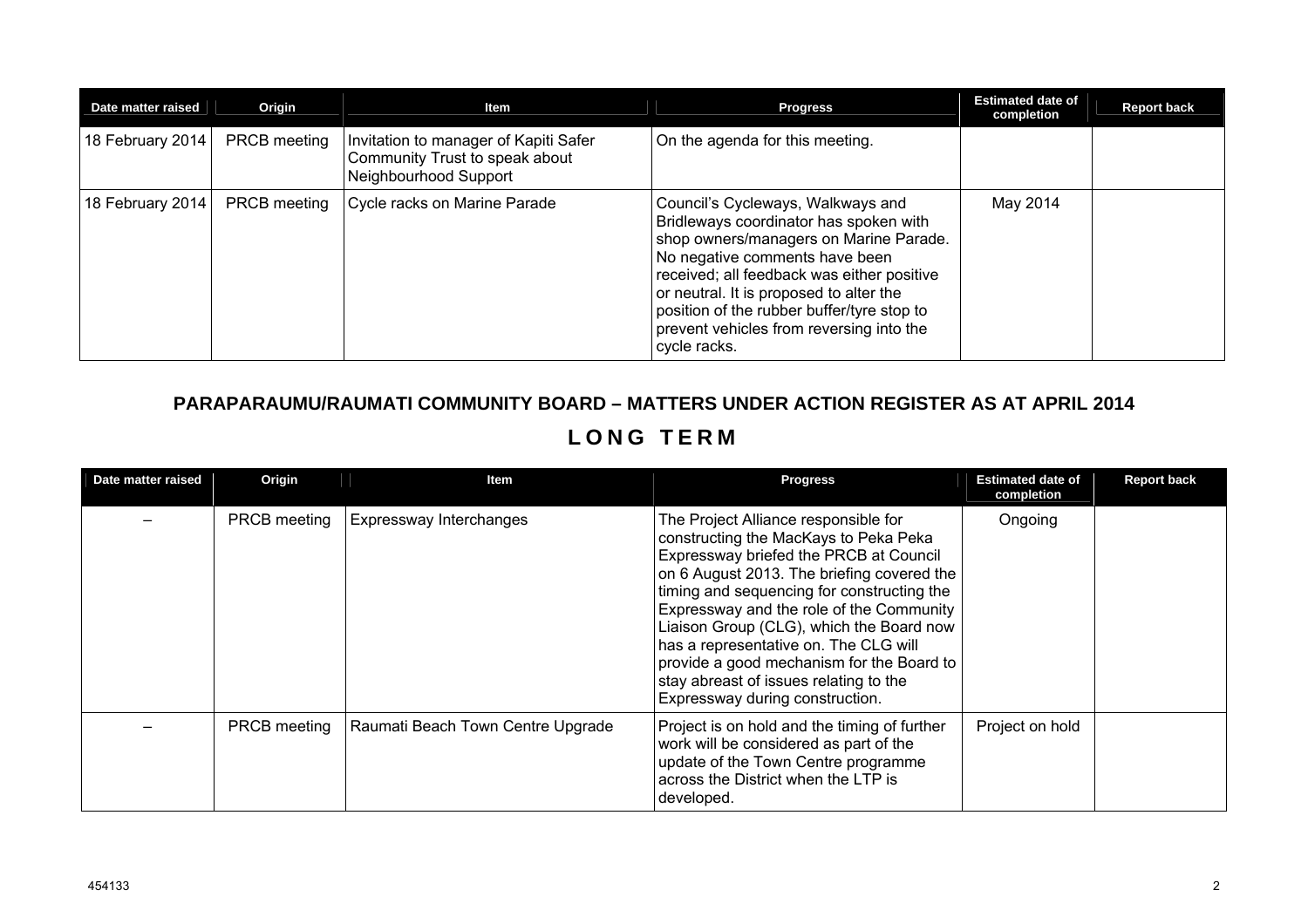| Date matter raised | Origin              | Item                                                              | <b>Progress</b>                                                                                                                                                                                                                                                                                                                                                                                                 | <b>Estimated date of</b><br>completion                                           | <b>Report back</b> |
|--------------------|---------------------|-------------------------------------------------------------------|-----------------------------------------------------------------------------------------------------------------------------------------------------------------------------------------------------------------------------------------------------------------------------------------------------------------------------------------------------------------------------------------------------------------|----------------------------------------------------------------------------------|--------------------|
|                    | PRCB meeting        | Signage Audit                                                     | Officers carry out Signage Audits in<br>different areas throughout the District as<br>and when resources permit. This work has<br>vet to be scheduled.                                                                                                                                                                                                                                                          | Ongoing                                                                          |                    |
| April 2011         | PRCB meeting        | Raumati Railway Station                                           | Following a presentation to PRCB on 18<br>February and to Council on 6 March,<br>GWRC confirm a Raumati Station has not<br>been included in the Regional Rail Plan.                                                                                                                                                                                                                                             | The final<br><b>Regional Rail</b><br>Plan will be<br>adopted by 30<br>June 2014. |                    |
| April 2011         | PRCB meeting        | Toilet at the northern entrance to Queen<br><b>Elizabeth Park</b> | Planning/construction is in progress.                                                                                                                                                                                                                                                                                                                                                                           | 30 June 2014                                                                     |                    |
| 21 February 2012   | <b>PRCB</b> meeting | Guardians of Kāpiti Island                                        | Cr Gurunathan would continue to liaise                                                                                                                                                                                                                                                                                                                                                                          | Ongoing                                                                          |                    |
| 21 February 2012   | PRCB meeting        | Reinstate the Kāpiti Marine Reserve<br>Committee                  | with Council officers before a public<br>meeting could be arranged                                                                                                                                                                                                                                                                                                                                              |                                                                                  |                    |
| 5 June 2012        | PRCB meeting        | Kāpiti Island Customised Departure Facility                       | A Feasibility Study was reported to the<br>Council in May. The PRCB was invited to<br>attend that meeting.                                                                                                                                                                                                                                                                                                      | Ongoing                                                                          |                    |
| 17 July 2012       | PRCB meeting        | Raumati Pool consultation                                         | Council agreed to defer the project and<br>reconsider the scope, timing and budget<br>during the development of the LTP                                                                                                                                                                                                                                                                                         | June 2015                                                                        |                    |
| 17 July 2012       | PRCB meeting        | Kāpiti Road and its overall plan                                  | Consultants appointed to coordinate<br>delivery of an integrated approach to major<br>design projects: Kāpiti Road, Waikanae<br>Town Centre, Paraparaumu Town Centre<br>and State Highway 1 revitalisation. Each<br>now needs to be progressed to a level of<br>design that will inform budgets for the 2015<br>Long Term Plan. The PRCB will have a<br>lead role in stakeholder and community<br>consultation. | June 2015                                                                        |                    |